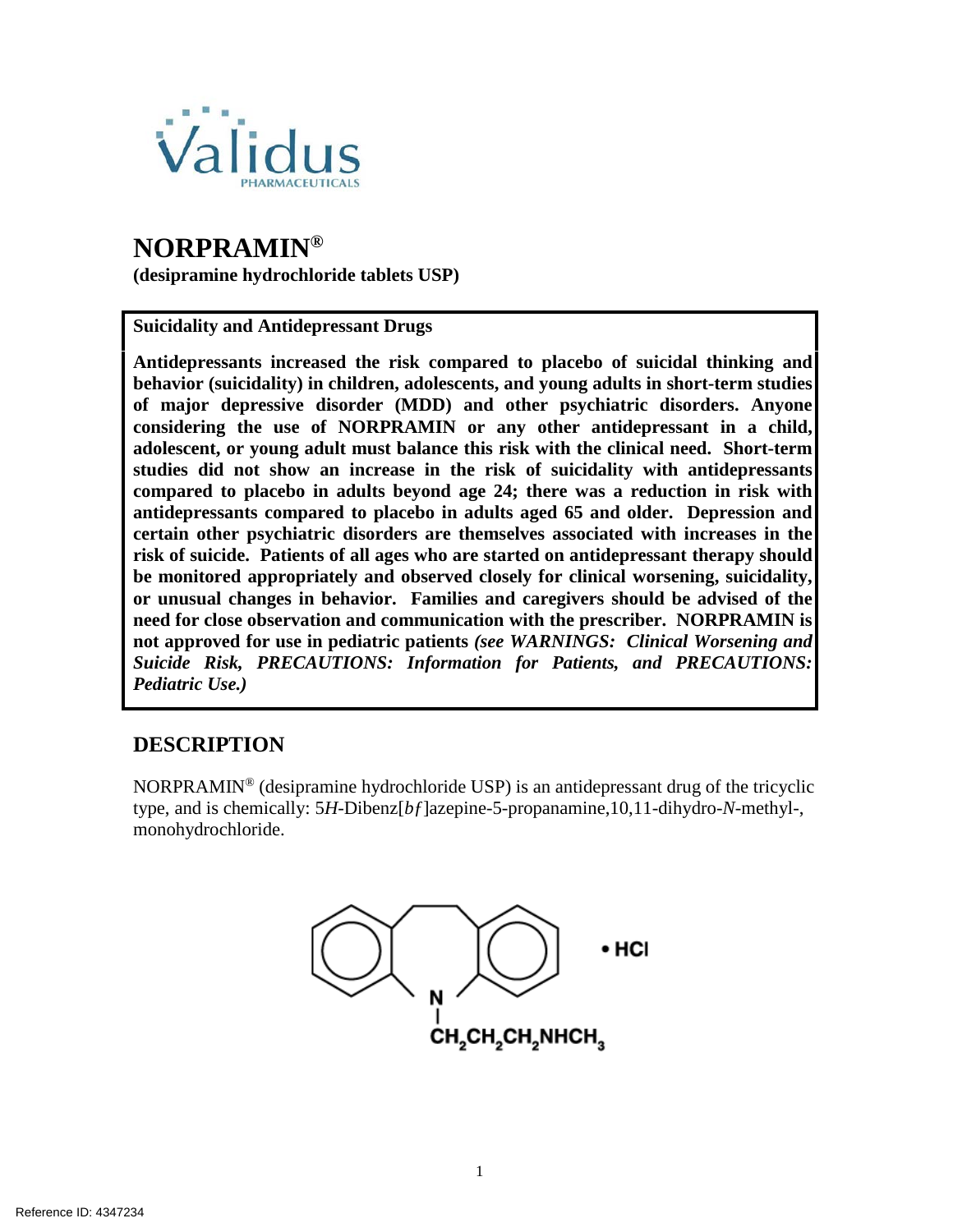Each NORPRAMIN tablet contains 10 mg, 25 mg, 50 mg, 75 mg, 100 mg, or 150 mg of desipramine hydrochloride for oral administration.

#### **Inactive Ingredients**

 mg), FD&C Blue No. 1 (except 25 mg, 75 mg, and 100 mg), hydrogenated soy oil, iron The following inactive ingredients are contained in all dosage strengths: acacia, calcium carbonate, corn starch, D&C Red No. 30 and D&C Yellow No. 10 (except 10 mg and 150 oxide, light mineral oil, magnesium stearate, mannitol, polyethylene glycol 8000, pregelatinized corn starch, sodium benzoate (except 150 mg), sucrose, talc, titanium dioxide, and other ingredients.

## **CLINICAL PHARMACOLOGY**

### **Mechanism of Action**

 hydroxyphenyl glycol (MHPG) levels, while serotonin deficiencies may be associated with Available evidence suggests that many depressions have a biochemical basis in the form of a relative deficiency of neurotransmitters such as norepinephrine and serotonin. Norepinephrine deficiency may be associated with relatively low urinary 3-methoxy-4 low spinal fluid levels of 5-hydroxyindoleacetic acid.

 theory suggests that they restore normal levels of neurotransmitters by blocking the re- antidepressants, such as amitriptyline, may have greater effect on serotonin re-uptake. While the precise mechanism of action of the tricyclic antidepressants is unknown, a leading uptake of these substances from the synapse in the central nervous system. Evidence indicates that the secondary amine tricyclic antidepressants, including NORPRAMIN, may have greater activity in blocking the re-uptake of norepinephrine. Tertiary amine tricyclic

 NORPRAMIN is not a monoamine oxidase inhibitor (MAOI) and does not act primarily as a central nervous system stimulant. It has been found in some studies to have a more rapid onset of action than imipramine. Earliest therapeutic effects may occasionally be seen in 2 to 5 days, but full treatment benefit usually requires 2 to 3 weeks to obtain.

### **Metabolism**

Tricyclic antidepressants, such as desipramine hydrochloride, are rapidly absorbed from the gastrointestinal tract. Tricyclic antidepressants or their metabolites are to some extent excreted through the gastric mucosa and reabsorbed from the gastrointestinal tract. Desipramine is metabolized in the liver, and approximately 70% is excreted in the urine.

The rate of metabolism of tricyclic antidepressants varies widely from individual to individual, chiefly on a genetically determined basis. Up to a 36-fold difference in plasma level may be noted among individuals taking the same oral dose of desipramine. The ratio of 2-hydroxydesipramine to desipramine may be increased in the elderly, most likely due to decreased renal elimination with aging.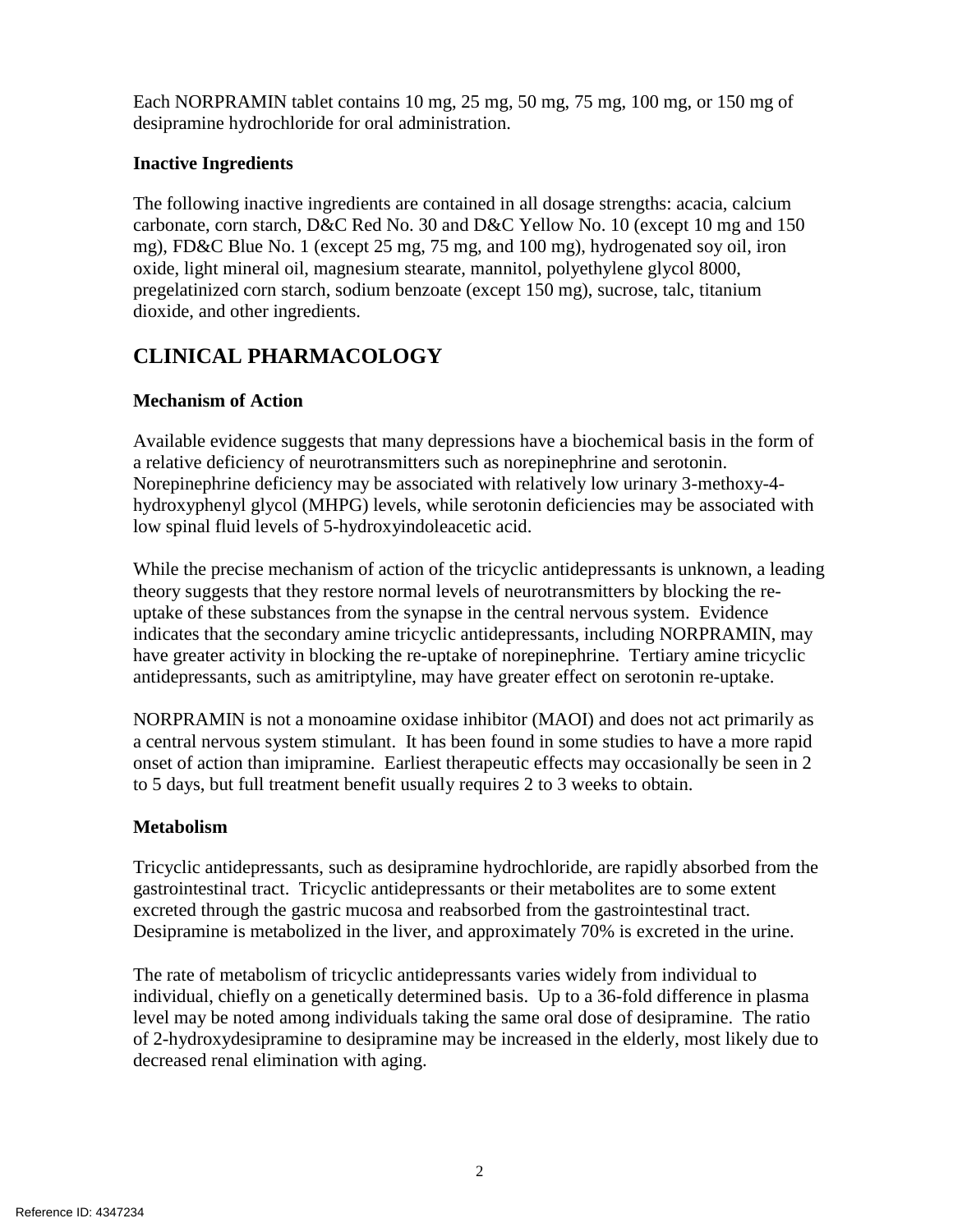same metabolic enzyme systems. Concurrent administration of cimetidine and tricyclic the tricyclic antidepressants. Conversely, decreases in plasma levels of the tricyclic antidepressants have been reported upon discontinuation of cimetidine, which may result in particularly barbiturates and alcohol, induce liver enzyme activity and thereby reduce Certain drugs, particularly the psychostimulants and the phenothiazines, increase plasma levels of concomitantly administered tricyclic antidepressants through competition for the antidepressants can produce clinically significant increases in the plasma concentrations of the loss of the therapeutic efficacy of the tricyclic antidepressant. Other substances, tricyclic antidepressant plasma levels. Similar effects have been reported with tobacco smoke.

Research on the relationship of plasma level to therapeutic response with the tricyclic antidepressants has produced conflicting results. While some studies report no correlation, many studies cite therapeutic levels for most tricyclics in the range of 50 to 300 nanograms per milliliter. The therapeutic range is different for each tricyclic antidepressant. For desipramine, an optimal range of therapeutic plasma levels has not been established.

## **INDICATIONS AND USAGE**

NORPRAMIN is indicated for the treatment of depression.

## **CONTRAINDICATIONS**

The use of MAOIs intended to treat psychiatric disorders with NORPRAMIN or within 14 days of stopping treatment with NORPRAMIN is contraindicated because of an increased risk of serotonin syndrome. The use of NORPRAMIN within 14 days of stopping an MAOI intended to treat psychiatric disorders is also contraindicated *(see WARNINGS and DOSAGE AND ADMINISTRATION).* 

 syndrome *(see WARNINGS and DOSAGE AND ADMINISTRATION).*  Starting NORPRAMIN in a patient who is being treated with MAOIs such as linezolid or intravenous methylene blue is also contraindicated because of an increased risk of serotonin

NORPRAMIN is contraindicated in the acute recovery period following myocardial infarction. It should not be used in those who have shown prior hypersensitivity to the drug. Cross-sensitivity between this and other dibenzazepines is a possibility.

## **WARNINGS**

### **Clinical Worsening and Suicide Risk**

 Patients with major depressive disorder (MDD), both adult and pediatric, may experience the strongest predictors of suicide. There has been a long-standing concern, however, that worsening of their depression and/or the emergence of suicidal ideation and behavior (suicidality) or unusual changes in behavior, whether or not they are taking antidepressant medications, and this risk may persist until significant remission occurs. Suicide is a known risk of depression and certain other psychiatric disorders, and these disorders themselves are antidepressants may have a role in inducing worsening of depression and the emergence of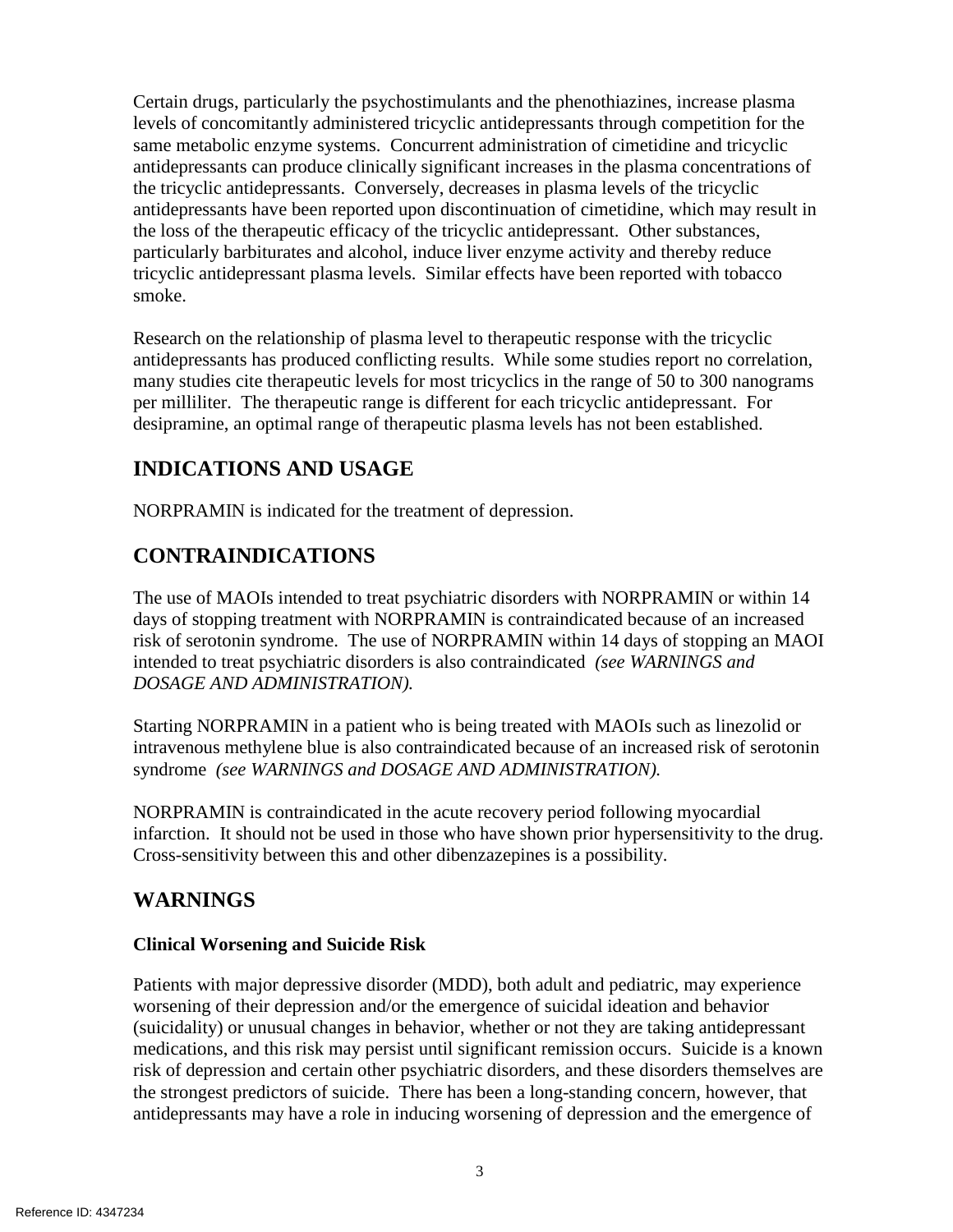inhibitors [SSRIs] and others) showed that these drugs increase the risk of suicidal thinking and behavior (suicidality) in children, adolescents, and young adults (ages 18 to 24) with suicidality in certain patients during the early phases of treatment. Pooled analyses of shortterm placebo-controlled trials of antidepressant drugs (selective serotonin re-uptake major depressive disorder (MDD) and other psychiatric disorders. Short-term studies did not show an increase in the risk of suicidality with antidepressants compared to placebo in adults beyond age 24; there was a reduction with antidepressants compared to placebo in adults aged 65 and older.

 short-term trials of 9 antidepressant drugs in over 4400 patients. The pooled analyses of tendency toward an increase in the younger patients for almost all drugs studied. There highest incidence in MDD. The risk differences (drug vs. placebo), however, were The pooled analyses of placebo-controlled trials in children and adolescents with MDD, obsessive compulsive disorder (OCD), or other psychiatric disorders included a total of 24 placebo-controlled trials in adults with MDD or other psychiatric disorders included a total of 295 short-term trials (median duration of 2 months) of 11 antidepressant drugs in over 77,000 patients. There was considerable variation in risk of suicidality among drugs, but a were differences in absolute risk of suicidality across the different indications, with the relatively stable within age strata and across indications. These risk differences (drugplacebo difference in the number of cases of suicidality per 1000 patients treated) are provided in **Table 1**.

| <b>Table 1</b>   |                                                                                                         |
|------------------|---------------------------------------------------------------------------------------------------------|
| <b>Age Range</b> | Drug-Placebo Difference in Number of<br><b>Cases of Suicidality per 1000 Patients</b><br><b>Treated</b> |
|                  | <b>Increases Compared to Placebo</b>                                                                    |
| < 18             | 14 additional cases                                                                                     |
| 18-24            | 5 additional cases                                                                                      |
|                  | Decreases Compared to Placebo                                                                           |
| $25 - 64$        | 1 fewer case                                                                                            |
| >65              | 6 fewer cases                                                                                           |

 No suicides occurred in any of the pediatric trials. There were suicides in the adult trials, but the number was not sufficient to reach any conclusion about drug effect on suicide.

It is unknown whether the suicidality risk extends to longer-term use, i.e., beyond several months. However, there is substantial evidence from placebo-controlled maintenance trials in adults with depression that the use of antidepressants can delay the recurrence of depression.

**All patients being treated with antidepressants for any indication should be monitored appropriately and observed closely for clinical worsening, suicidality, and unusual changes in behavior, especially during the initial few months of a course of drug therapy, or at times of dose changes, either increases or decreases.**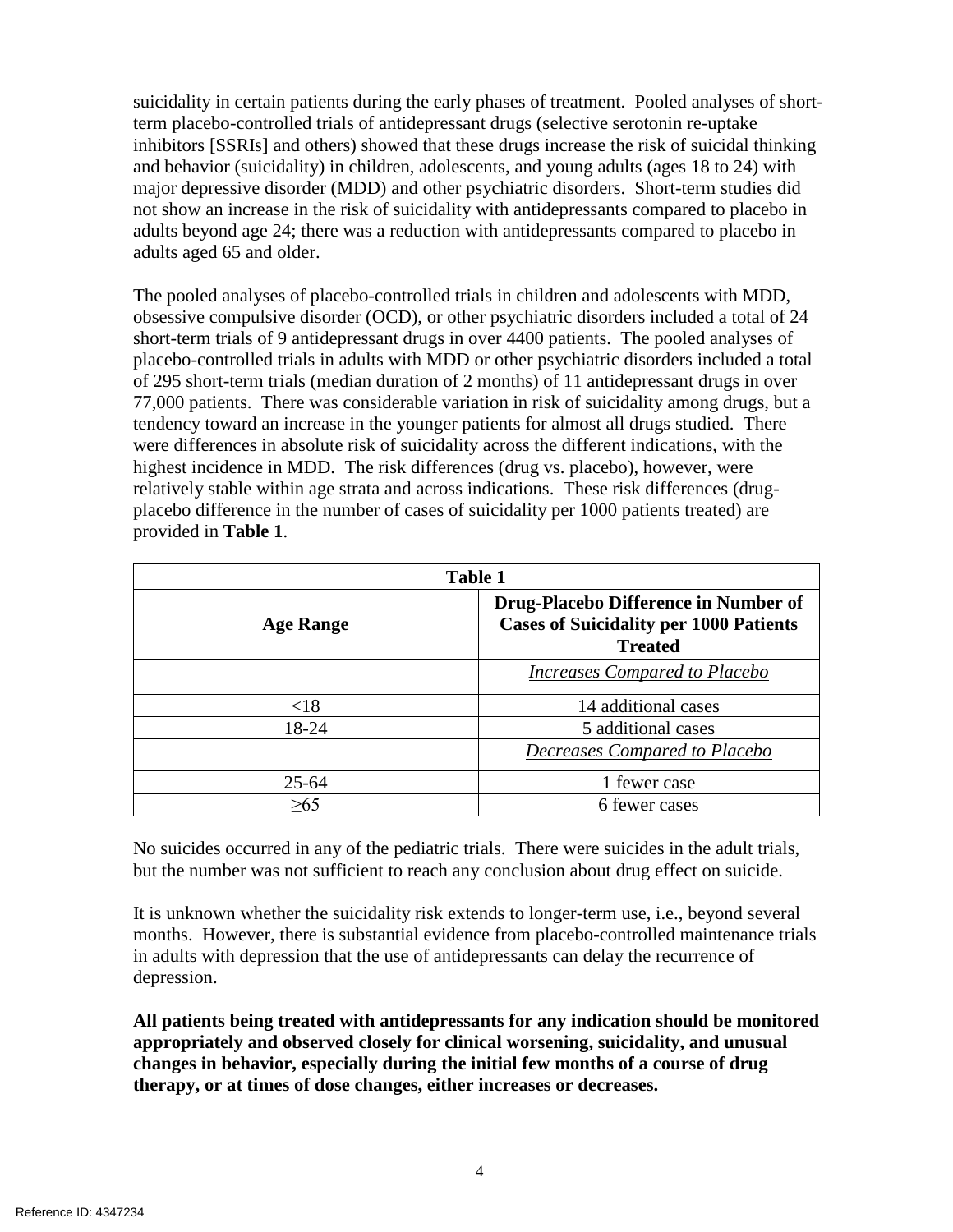The following symptoms, anxiety, agitation, panic attacks, insomnia, irritability, hostility, aggressiveness, impulsivity, akathisia (psychomotor restlessness), hypomania, and mania, have been reported in adult and pediatric patients being treated with antidepressants for major depressive disorder as well as for other indications, both psychiatric and nonpsychiatric. Although a causal link between the emergence of such symptoms and either the worsening of depression and/or the emergence of suicidal impulses has not been established, there is concern that such symptoms may represent precursors to emerging suicidality.

Consideration should be given to changing the therapeutic regimen, including possibly discontinuing the medication, in patients whose depression is persistently worse, or who are experiencing emergent suicidality or symptoms that might be precursors to worsening depression or suicidality, especially if these symptoms are severe, abrupt in onset, or were not part of the patient's presenting symptoms.

**Families and caregivers of patients being treated with antidepressants for major depressive disorder or other indications, both psychiatric and nonpsychiatric, should be alerted about the need to monitor patients for the emergence of agitation, irritability, unusual changes in behavior, and the other symptoms described above, as well as the emergence of suicidality, and to report such symptoms immediately to health care providers. Such monitoring should include daily observation by families and caregivers.** Prescriptions for NORPRAMIN should be written for the smallest quantity of tablets consistent with good patient management, in order to reduce the risk of overdose.

 presentation of bipolar disorder. It is generally believed (though not established in **Screening Patients for Bipolar Disorder:** A major depressive episode may be the initial controlled trials) that treating such an episode with an antidepressant alone may increase the likelihood of precipitation of a mixed/manic episode in patients at risk for bipolar disorder. Whether any of the symptoms described above represent such a conversion is unknown. However, prior to initiating treatment with an antidepressant, patients with depressive symptoms should be adequately screened to determine if they are at risk for bipolar disorder; such screening should include a detailed psychiatric history, including a family history of suicide, bipolar disorder, and depression. It should be noted that NORPRAMIN is not approved for use in treating bipolar depression.

 **Serotonin Syndrome:** The development of a potentially life-threatening serotonin tryptophan, buspirone, and St. John's Wort) and with drugs that impair metabolism of syndrome has been reported with serotonin norepinephrine re-uptake inhibitors (SNRIs) and SSRIs, including NORPRAMIN, alone but particularly with concomitant use of other serotonergic drugs (including triptans, tricyclic antidepressants, fentanyl, lithium, tramadol, serotonin (in particular, MAOIs both those intended to treat psychiatric disorders and also others, such as linezolid and intravenous methylene blue).

Serotonin syndrome symptoms may include mental status changes (e.g., agitation, hallucinations, delirium, and coma), autonomic instability (e.g., tachycardia, labile blood pressure, dizziness, diaphoresis, flushing, hyperthermia), neuromuscular changes (e.g., tremor, rigidity, myoclonus, hyperreflexia, incoordination), seizures, and/or gastrointestinal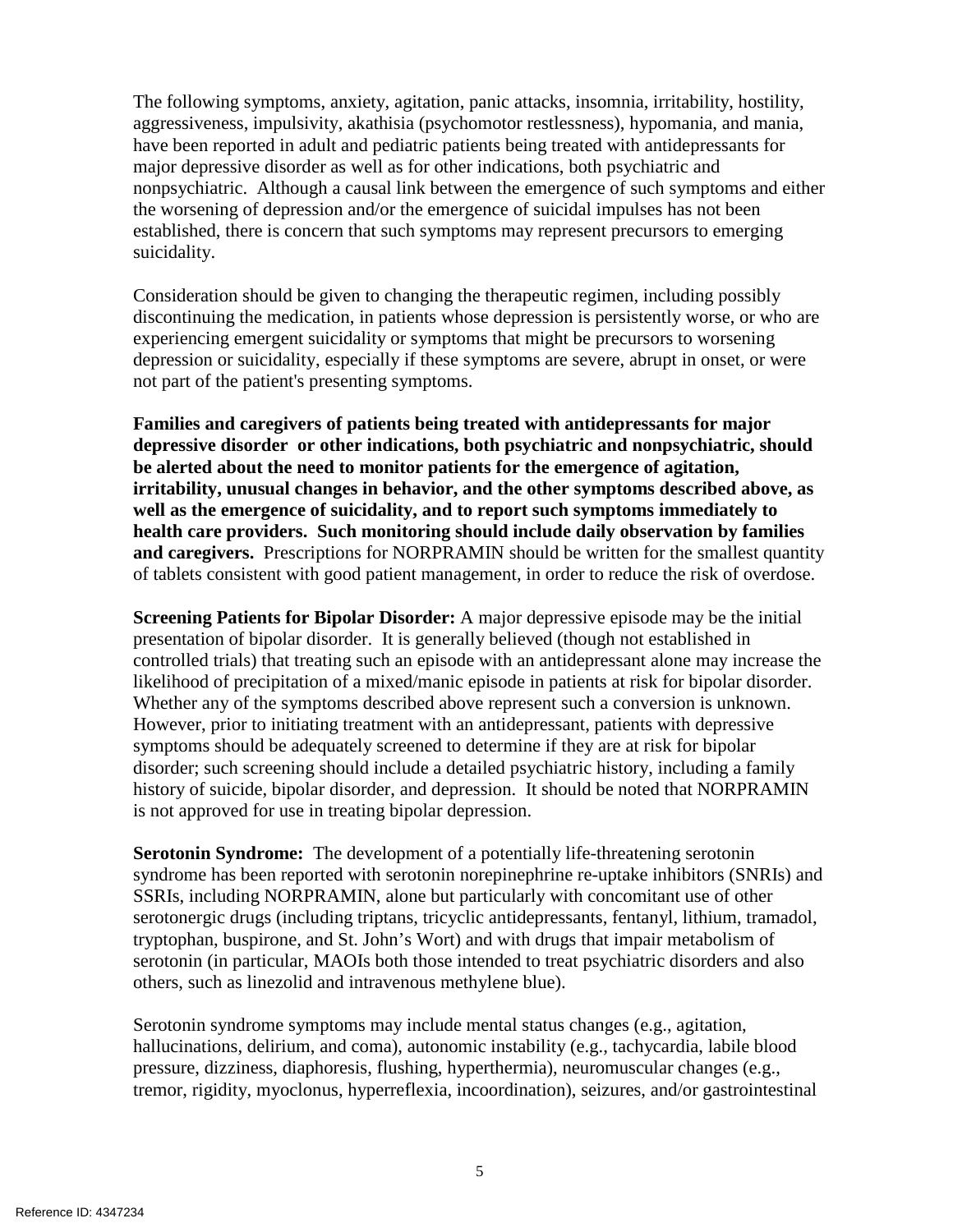symptoms (e.g., nausea, vomiting, diarrhea). Patients should be monitored for the emergence of serotonin syndrome.

 injection) or at lower doses. There may be circumstances when it is necessary to initiate treatment with an MAOI such as linezolid or intravenous methylene blue in a patient taking The concomitant use of NORPRAMIN with MAOIs intended to treat psychiatric disorders is contraindicated. NORPRAMIN should also not be started in a patient who is being treated with MAOIs such as linezolid or intravenous methylene blue. All reports with methylene blue that provided information on the route of administration involved intravenous administration in the dose range of 1 mg/kg to 8 mg/kg. No reports involved the administration of methylene blue by other routes (such as oral tablets or local tissue NORPRAMIN. NORPRAMIN should be discontinued before initiating treatment with the MAOI *(see CONTRAINDICATIONS and DOSAGE AND ADMINISTRATION).* 

 If concomitant use of NORPRAMIN with other serotonergic drugs including triptans, Wort is clinically warranted, patients should be made aware of a potential increased risk for tricyclic antidepressants, fentanyl, lithium, tramadol, buspirone, tryptophan, and St. John's serotonin syndrome particularly during treatment initiation and dose increases.

 discontinued immediately if the above events occur and supportive symptomatic treatment Treatment with NORPRAMIN and any concomitant serotonergic agents should be should be initiated.

**Angle-Closure Glaucoma:** The pupillary dilation that occurs following use of many antidepressant drugs including Norpramin may trigger an angle closure attack in a patient with anatomically narrow angles who does not have a patent iridectomy.

### **General**

Extreme caution should be used when this drug is given in the following situations:

- a. In patients with cardiovascular disease, because of the possibility of conduction defects, arrhythmias, tachycardias, strokes, and acute myocardial infarction.
- b. In patients who have a family history of sudden death, cardiac dysrhythmias, or cardiac conduction disturbances.
- c. In patients with a history of urinary retention or glaucoma, because of the anticholinergic properties of the drug.
- d. In patients with thyroid disease or those taking thyroid medication, because of the possibility of cardiovascular toxicity, including arrhythmias.
- the seizure threshold. Seizures precede cardiac dysrhythmias and death in some patients. e. In patients with a history of seizure disorder, because this drug has been shown to lower

This drug is capable of blocking the antihypertensive effect of guanethidine and similarly acting compounds.

 abilities required for the performance of potentially hazardous tasks such as driving a car or The patient should be cautioned that this drug may impair the mental and/or physical operating machinery.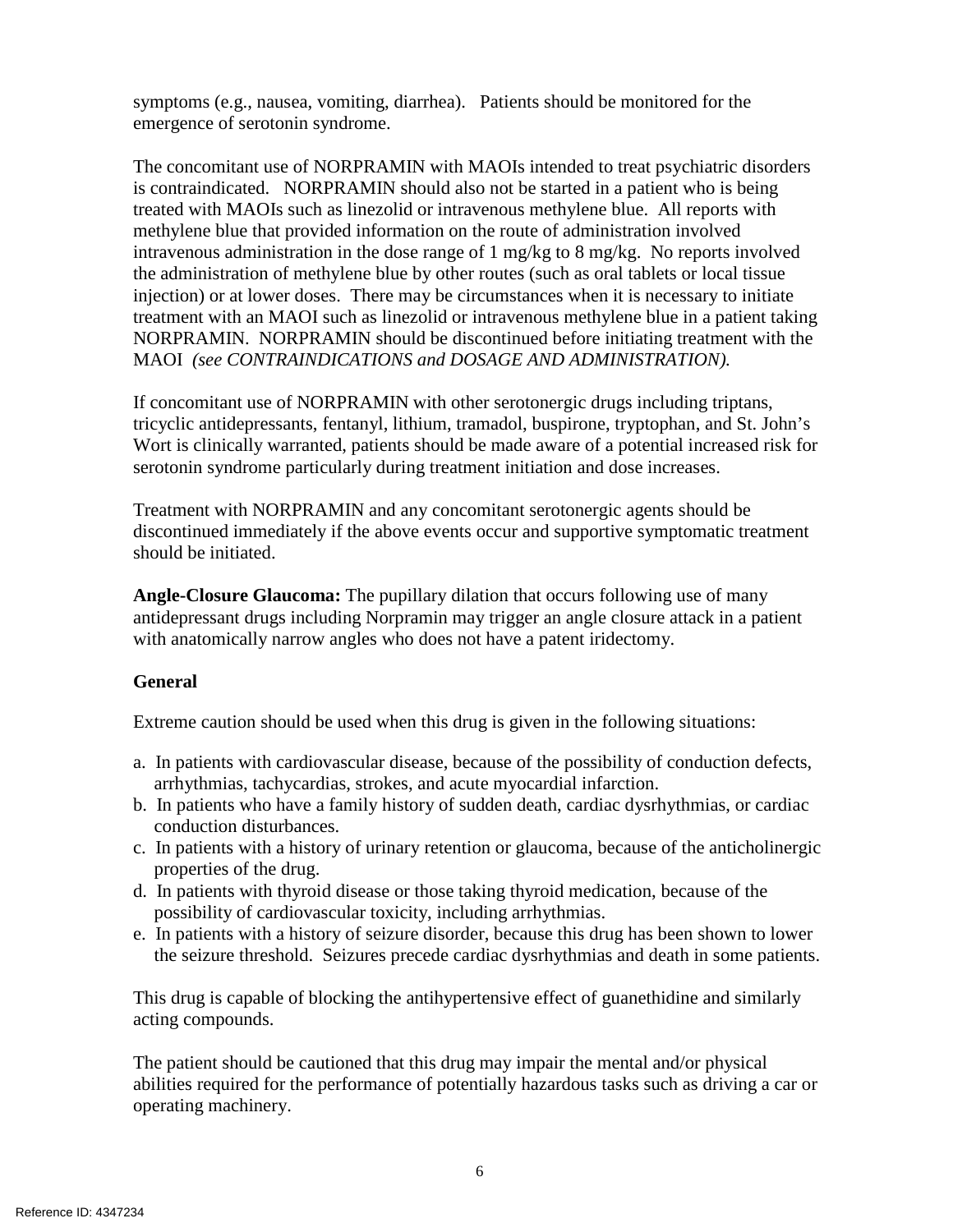In patients who may use alcohol excessively, it should be borne in mind that the potentiation may increase the danger inherent in any suicide attempt or overdosage.

### **Pregnancy**

 providers are encouraged to register patients by calling the National Pregnancy Registry for There is a pregnancy exposure registry that monitors pregnancy outcomes in women exposed to antidepressants, including NORPRAMIN, during pregnancy. Healthcare Antidepressants at 1-844-405-6185 or visiting online at [http://womensmentalhealth.org/clinical-and-research](http://womensmentalhealth.org/clinical-and-research-programs/pregnancyregistry/antidepressants)[programs/pregnancyregistry/antidepressants](http://womensmentalhealth.org/clinical-and-research-programs/pregnancyregistry/antidepressants) 

Safe use of NORPRAMIN during pregnancy and lactation has not been established; therefore, if it is to be given to pregnant patients, nursing mothers, or women of childbearing potential, the possible benefits must be weighed against the possible hazards to mother and child. Animal reproductive studies have been inconclusive.

### **Geriatric Use**

Clinical studies of NORPRAMIN did not include sufficient numbers of subjects aged 65 and over to determine whether they respond differently from younger subjects. Other reported clinical experience has not identified differences in responses between the elderly and younger patients. Lower doses are recommended for elderly patients *(see DOSAGE AND ADMINISTRATION).* 

The ratio of 2-hydroxydesipramine to desipramine may be increased in the elderly, most likely due to decreased renal elimination with aging.

 to this drug may be greater in patients with impaired renal function. Because elderly This drug is known to be substantially excreted by the kidney, and the risk of toxic reactions patients are more likely to have decreased renal function, care should be taken in dose selection, and it may be useful to monitor renal function.

 confusional states *(see ADVERSE REACTIONS).*  NORPRAMIN use in the elderly has been associated with a proneness to falling as well as

## **PRECAUTIONS**

### **Information for Patients**

 should counsel them in its appropriate use. A patient Medication Guide about and should assist them in understanding its contents. Patients should be given the Prescribers or other health professionals should inform patients, their families, and their caregivers about the benefits and risks associated with treatment with NORPRAMIN and "Antidepressant Medicines, Depression and other Serious Mental Illnesses, and Suicidal Thoughts or Actions" is available for NORPRAMIN. The prescriber or health professional should instruct patients, their families, and their caregivers to read the Medication Guide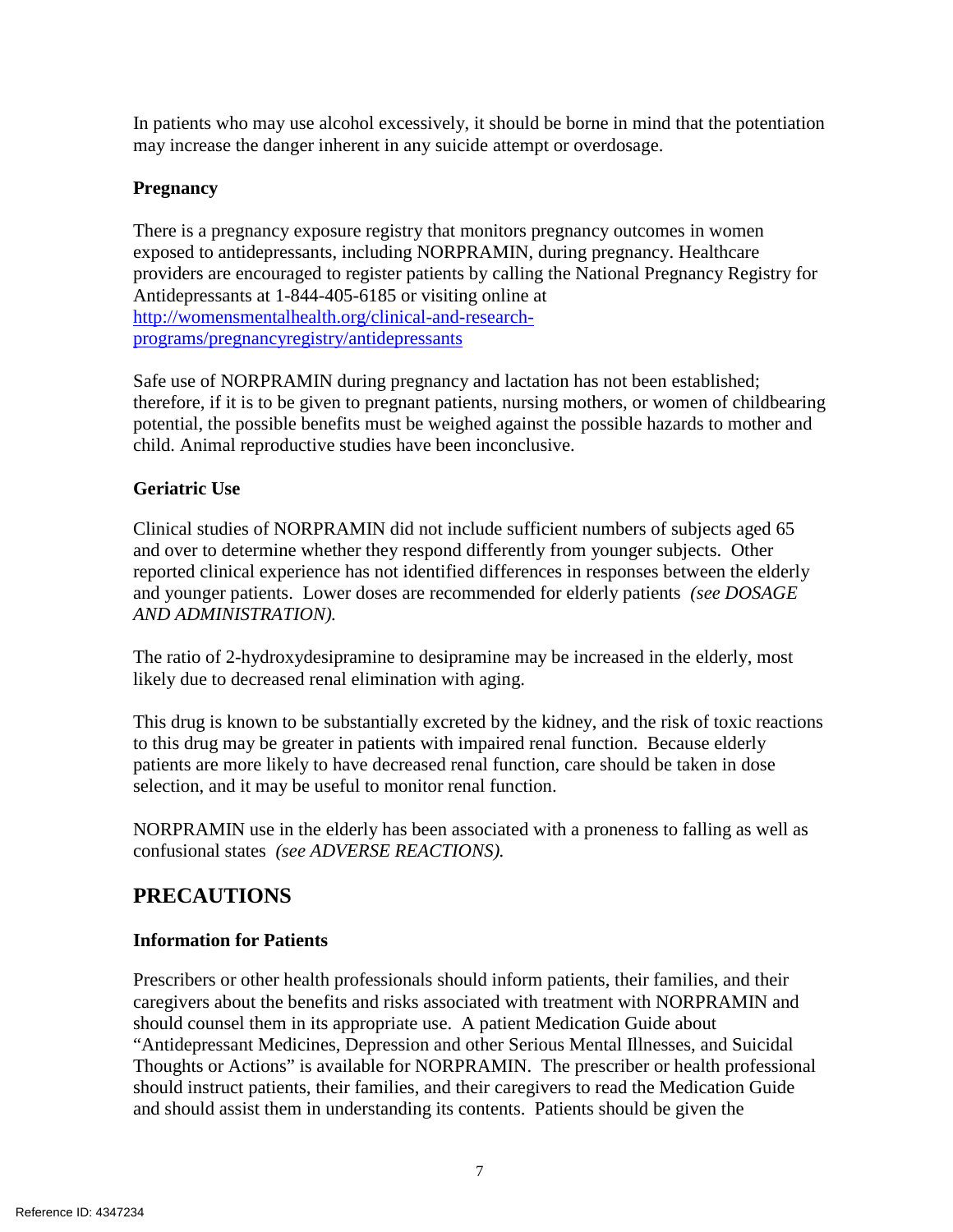opportunity to discuss the contents of the Medication Guide and to obtain answers to any questions they may have. The complete text of the Medication Guide is reprinted at the end of this document.

Patients should be advised of the following issues and asked to alert their prescriber if these occur while taking NORPRAMIN.

 adjusted up or down. Families and caregivers of patients should be advised to observe for **Clinical Worsening and Suicide Risk:** Patients, their families, and their caregivers should be encouraged to be alert to the emergence of anxiety, agitation, panic attacks, insomnia, irritability, hostility, aggressiveness, impulsivity, akathisia (psychomotor restlessness), hypomania, mania, other unusual changes in behavior, worsening of depression, and suicidal ideation, especially early during antidepressant treatment and when the dose is the emergence of such symptoms on a day-to-day basis, since changes may be abrupt. Such symptoms should be reported to the patient's prescriber or health professional, especially if they are severe, abrupt in onset, or were not part of the patient's presenting symptoms. Symptoms such as these may be associated with an increased risk for suicidal thinking and behavior and indicate a need for very close monitoring and possibly changes in the medication.

 susceptible individuals, can lead to an episode of angle closure glaucoma. Pre-existing glaucoma is almost always open-angle glaucoma because angle closure glaucoma, when Patients should be advised that taking Norpramin can cause mild pupillary dilation, which in diagnosed, can be treated definitively with iridectomy. Open-angle glaucoma is not a risk factor for angle closure glaucoma. Patients may wish to be examined to determine whether they are susceptible to angle closure, and have a prophylactic procedure (e.g., iridectomy), if they are susceptible.

### **Pediatric Use**

WARNING and WARNINGS-Clinical Worsening and Suicide Risk). Therefore, Safety and effectiveness in the pediatric population have not been established *(see BOX*  NORPRAMIN (desipramine hydrochloride) is not recommended for use in children.

Anyone considering the use of NORPRAMIN in a child or adolescent must balance the potential risks with the clinical need *(see also ADVERSE REACTIONS-Cardiovascular).* 

### **General**

 *Clinical Worsening and Suicide Risk).* Ordinary prudence requires that children not have It is important that this drug be dispensed in the least possible quantities to depressed outpatients, since suicide has been accomplished with this class of drug *(see WARNINGS*access to this drug or to potent drugs of any kind; if possible, this drug should be dispensed in containers with child-resistant safety closures. Storage of this drug in the home must be supervised responsibly.

If serious adverse effects occur, dosage should be reduced or treatment should be altered.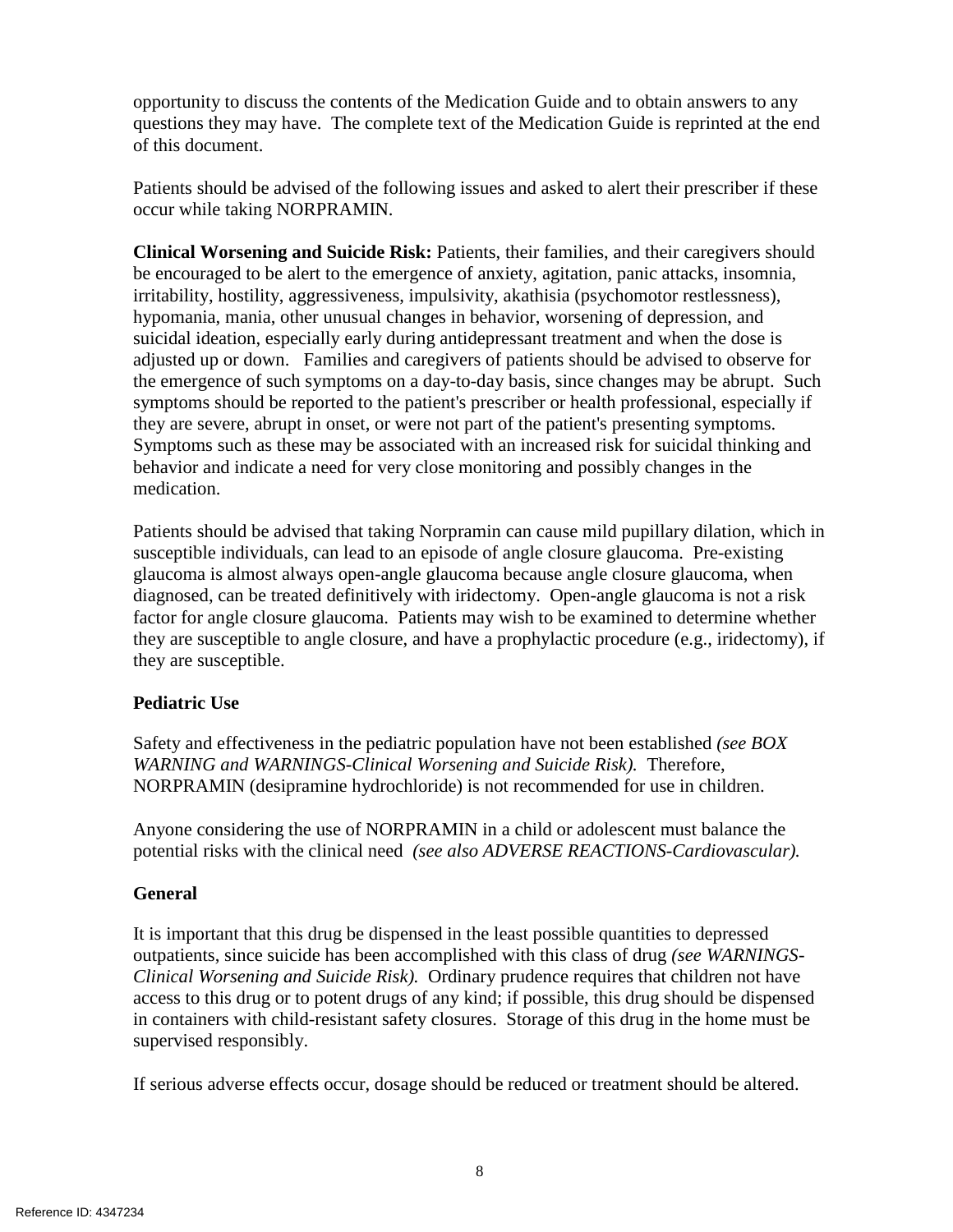NORPRAMIN therapy in patients with manic-depressive illness may induce a hypomanic state after the depressive phase terminates.

The drug may cause exacerbation of psychosis in schizophrenic patients.

Both elevation and lowering of blood sugar levels have been reported.

Leukocyte and differential counts should be performed in any patient who develops fever and sore throat during therapy; the drug should be discontinued if there is evidence of pathologic neutrophil depression.

Clinical experience in the concurrent administration of ECT and antidepressant drugs is limited. Thus, if such treatment is essential, the possibility of increased risk relative to benefits should be considered.

 possible cardiovascular effects. Hypertensive episodes have been observed during surgery This drug should be discontinued as soon as possible prior to elective surgery because of in patients taking desipramine hydrochloride.

#### **Drug Interactions**

#### Drugs Metabolized by P450 2D6.

 The biochemical activity of the drug metabolizing isozyme cytochrome P450 2D6 tricyclic antidepressants (TCAs) when given usual doses. Depending on the fraction of drug (debrisoquin hydroxylase) is reduced in a subset of the Caucasian population (about 7% to 10% of Caucasians are so called "poor metabolizers"); reliable estimates of the prevalence of reduced P450 2D6 isozyme activity among Asian, African and other populations are not yet available. Poor metabolizers have higher than expected plasma concentrations of metabolized by P450 2D6, the increase in plasma concentration may be small, or quite large (8 fold increase in plasma AUC of the TCA).

 the SSRI involved. Nevertheless, caution is indicated in the co-administration of TCAs In addition, certain drugs inhibit the activity of this isozyme and make normal metabolizers resemble poor metabolizers. An individual who is stable on a given dose of TCA may become abruptly toxic when given one of these inhibiting drugs as concomitant therapy. The drugs that inhibit cytochrome P450 2D6 include some that are not metabolized by the enzyme (quinidine; cimetidine) and many that are substrates for P450 2D6 (many other antidepressants, phenothiazines, and the Type ΙC antiarrhythmics propafenone and flecainide). While all the SSRIs, e.g., fluoxetine, sertraline, paroxetine, inhibit P450 2D6, they may vary in the extent of inhibition. The extent to which SSRI TCA interactions may pose clinical problems will depend on the degree of inhibition and the pharmacokinetics of with any of the SSRIs and also in switching from one class to the other. Of particular importance, sufficient time must elapse before initiating TCA treatment in a patient being withdrawn from fluoxetine, given the long half-life of the parent and active metabolite (at least 5 weeks may be necessary).

Concomitant use of tricyclic antidepressants with drugs that can inhibit cytochrome P450 2D6 may require lower doses than usually prescribed for either the tricyclic antidepressant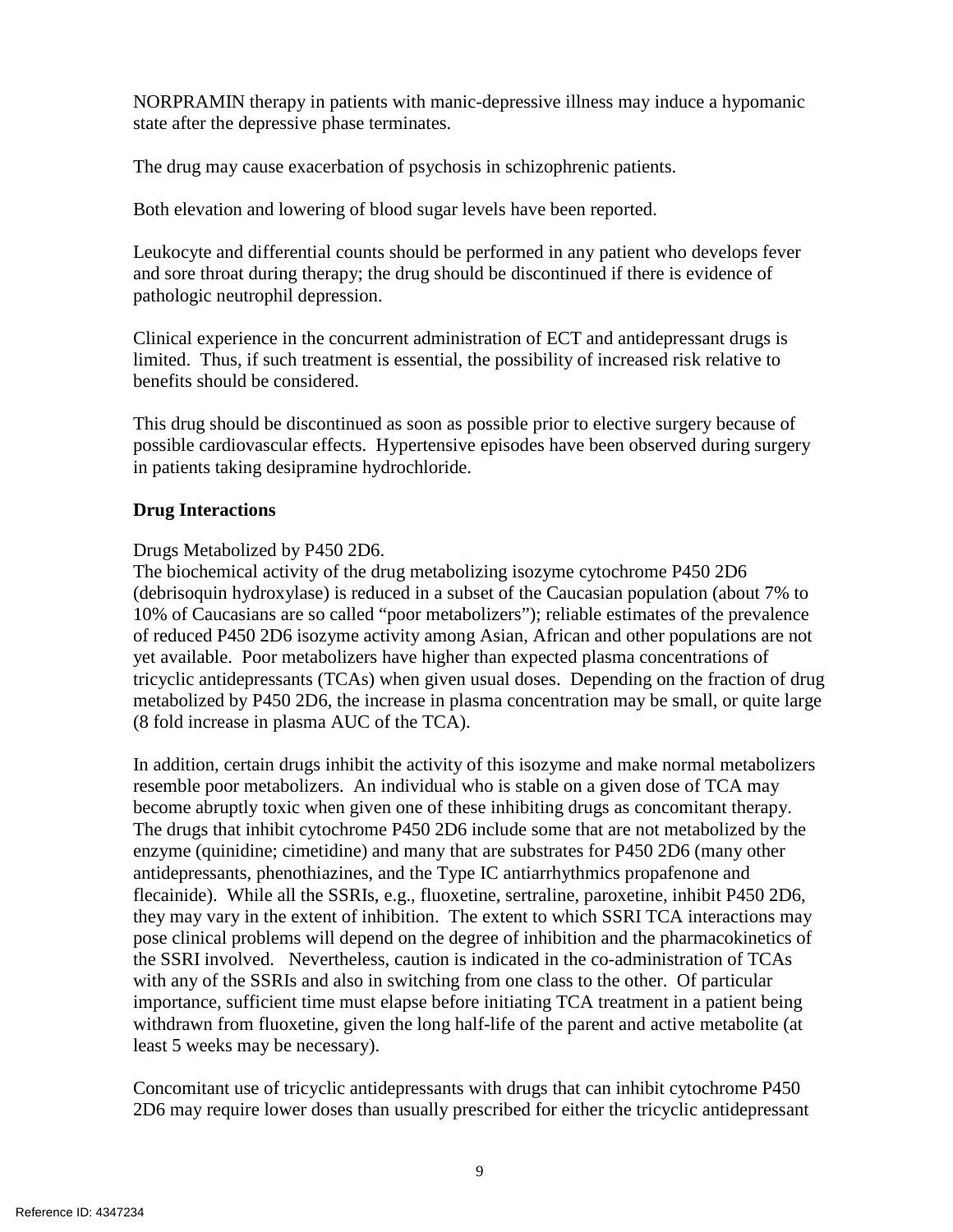or the other drug. Furthermore, whenever one of these other drugs is withdrawn from cotherapy, an increased dose of tricyclic antidepressant may be required. It is desirable to monitor TCA plasma levels whenever a TCA is going to be co-administered with another drug known to be an inhibitor of P450 2D6.

 Close supervision and careful adjustment of dosage are required when this drug is given concomitantly with anticholinergic or sympathomimetic drugs.

Patients should be warned that while taking this drug their response to alcoholic beverages may be exaggerated.

 chlordiazepoxide or diazepam) are additive. Both the sedative and anticholinergic effects of If NORPRAMIN is to be combined with other psychotropic agents such as tranquilizers or sedative/hypnotics, careful consideration should be given to the pharmacology of the agents employed since the sedative effects of NORPRAMIN and benzodiazepines (e.g., the major tranquilizers are also additive to those of NORPRAMIN.

Concomitant use of Monoamine Oxidase Inhibitors (MAOIs) and serotonergic drugs may potentially cause life threatening adverse events *(see CONTRAINDICATIONS, WARNINGS, and DOSAGE AND ADMINISTRATION).* 

## **ADVERSE REACTIONS**

 Included in the following listing are a few adverse reactions that have not been reported with this specific drug. However, the pharmacologic similarities among the tricyclic antidepressant drugs require that each of the reactions be considered when NORPRAMIN is given.

 **Cardiovascular:** Hypotension, hypertension, palpitations, heart block, myocardial infarction, stroke, arrhythmias, premature ventricular contractions, tachycardia, ventricular tachycardia, ventricular fibrillation, sudden death

 male, treated for 2 years for hyperactivity. There has been a report of an "acute collapse" and "sudden death" in an 8-year-old (18 kg)

 There have been additional reports of sudden death in children *(see PRECAUTIONS-Pediatric Use).* 

**Psychiatric:** Confusional states (especially in the elderly) with hallucinations, disorientation, delusions; anxiety, restlessness, agitation; insomnia and nightmares; hypomania; exacerbation of psychosis

**Neurologic:** Numbness, tingling, paresthesias of extremities; incoordination, ataxia, tremors; peripheral neuropathy; extrapyramidal symptoms; seizures; alterations in EEG patterns; tinnitus

Symptoms attributed to Neuroleptic Malignant Syndrome have been reported during desipramine use with and without concomitant neuroleptic therapy.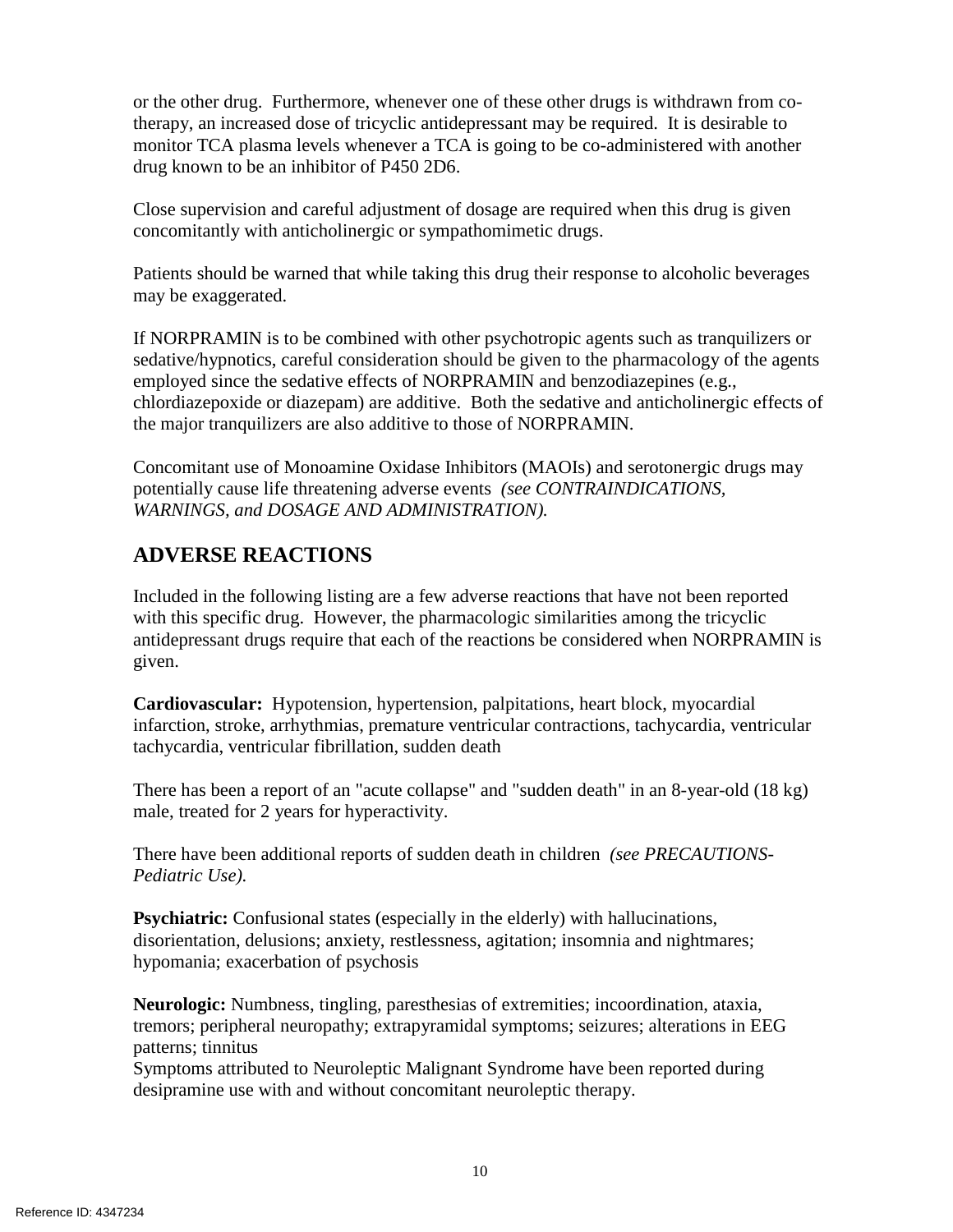**Anticholinergic:** Dry mouth, and rarely associated sublingual adenitis; blurred vision, disturbance of accommodation, mydriasis, increased intraocular pressure; constipation, paralytic ileus; urinary retention, delayed micturition, dilation of urinary tract

**Allergic:** Skin rash, petechiae, urticaria, itching, photosensitization (avoid excessive exposure to sunlight), edema (of face and tongue or general), drug fever, cross-sensitivity with other tricyclic drugs

 **Hematologic:** Bone marrow depressions including agranulocytosis, eosinophilia, purpura, thrombocytopenia

**Gastrointestinal:** Anorexia, nausea and vomiting, epigastric distress, peculiar taste, abdominal cramps, diarrhea, stomatitis, black tongue, hepatitis, jaundice (simulating obstructive), altered liver function, elevated liver function tests, increased pancreatic enzymes

 or depression of blood sugar levels; syndrome of inappropriate antidiuretic hormone **Endocrine:** Gynecomastia in the male, breast enlargement and galactorrhea in the female; increased or decreased libido, impotence, painful ejaculation, testicular swelling; elevation secretion (SIADH)

**Other:** Weight gain or loss; perspiration, flushing; urinary frequency, nocturia; parotid swelling; drowsiness, dizziness, proneness to falling, weakness and fatigue, headache; fever; alopecia; elevated alkaline phosphatase

**Withdrawal Symptoms:** Though not indicative of addiction, abrupt cessation of treatment after prolonged therapy may produce nausea, headache, and malaise.

To report SUSPECTED ADVERSE REACTIONS, contact Validus Pharmaceuticals LLC at 1-866-982-5438 (1-866-9VALIDUS) or FDA at 1-800-FDA-1088 or [www.fda.gov/medwatch.](http://www.fda.gov/medwatch)

## **OVERDOSAGE**

 overdose. As the management is complex and changing, it is recommended that the hospital monitoring is required as soon as possible. There is no specific antidote for Deaths may occur from overdosage with this class of drugs. Overdose of desipramine has resulted in a higher death rate compared to overdoses of other tricyclic antidepressants. Multiple drug ingestion (including alcohol) is common in deliberate tricyclic antidepressant physician contact a poison control center for current information on treatment. Signs and symptoms of toxicity develop rapidly after tricyclic antidepressant overdose; therefore, desipramine overdosage.

### **Oral LD50**

The oral  $LD_{50}$  of desipramine is 290 mg/kg in male mice and 320 mg/kg in female rats.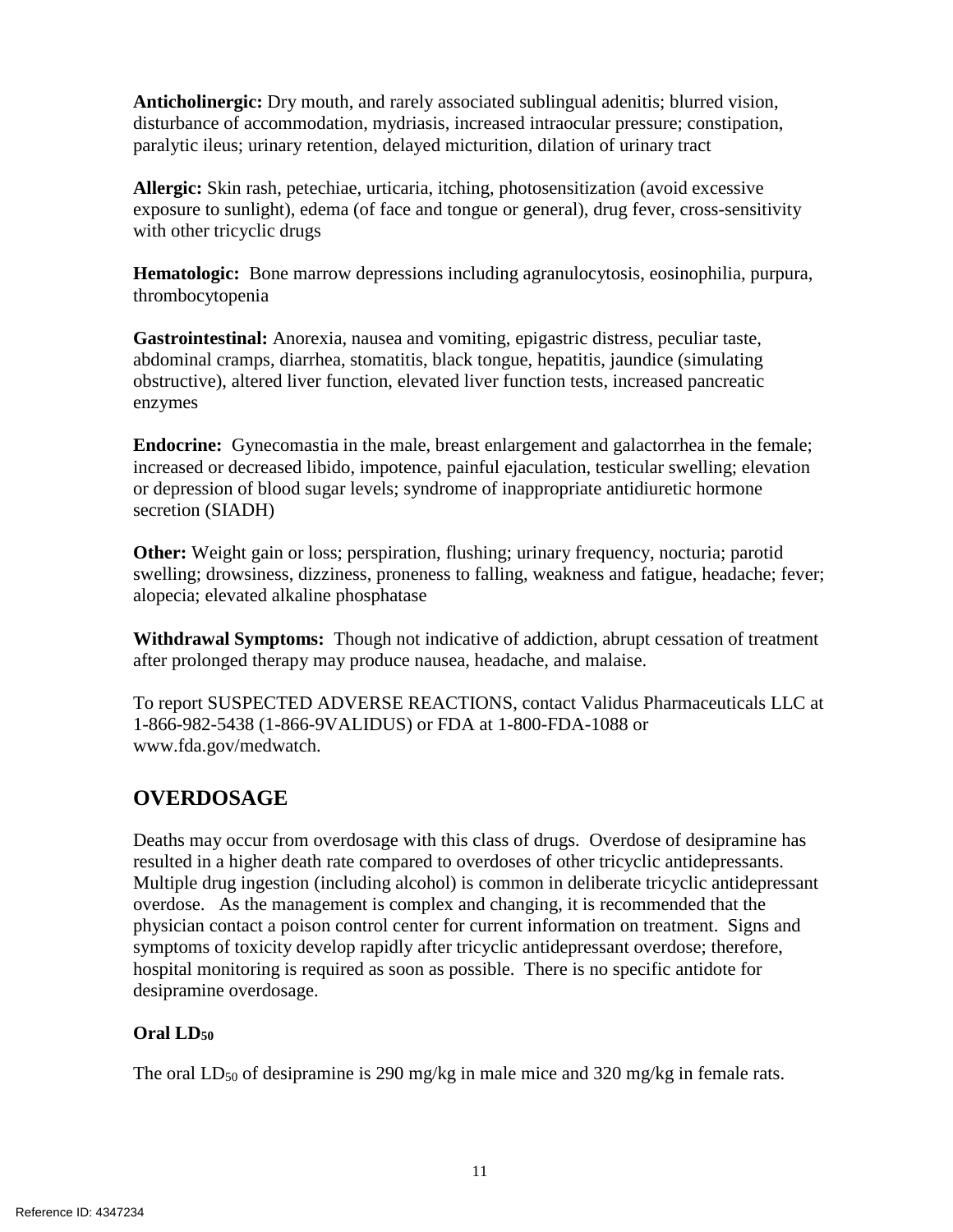#### **Manifestations of Overdosage**

 antidepressant toxicity. Early changes in the QRS complex include a widening of the Critical manifestations of overdose include: cardiac dysrhythmias, severe hypotension, convulsions, and CNS depression, including coma. Changes in the electrocardiogram, particularly in QRS axis or width, are clinically significant indicators of tricyclic terminal 40 msec with a rightward axis in the frontal plane, recognized by the presence of a terminal S wave in Lead 1 and AVL and an R wave in AVR.

Other signs of overdose may include: confusion, disturbed concentration, transient visual hallucinations, dilated pupils, agitation, hyperactive reflexes, stupor, drowsiness, muscle rigidity, vomiting, hypothermia, hyperpyrexia, or any of the symptoms listed under ADVERSE REACTIONS.

#### **Management**

Aggressive supportive care and serum alkalinization are the mainstays of therapy.

 **General.** Obtain an ECG and immediately initiate cardiac monitoring. Protect the patient's hours of observation with cardiac monitoring and observation for signs of CNS or seizures is necessary. If signs of toxicity occur at any time during this period, extended airway, establish an intravenous line, and initiate gastric decontamination. A minimum of 6 respiratory depression, hypotension, cardiac dysrhythmias and/or conduction blocks, and monitoring is required. Follow ECG, renal function, CPK, and arterial blood gases as clinically indicated. There are case reports of patients succumbing to fatal dysrhythmias late after overdose; these patients had clinical evidence of significant poisoning prior to death, and most received inadequate gastrointestinal decontamination. Monitoring of plasma drug levels should not guide management of the patient.

 **Gastrointestinal Decontamination.** Emesis is contraindicated. Activated charcoal should be administered to patients who present early after an overdose.

 **Cardiovascular.** A maximal limb-lead QRS duration widening to greater than 100 msec is a significant indicator of toxicity, specifically for the risk of seizures and, eventually, cardiac dysrhythmias. Serum alkalinization with intravenous sodium bicarbonate and hyperventilation (as needed) should be instituted in patients manifesting significant toxicity such as QRS widening. Dysrhythmias despite adequate alkalemia may respond to overdrive pacing, beta-agonist infusions, and magnesium therapy. Type 1A and 1C antiarrhythmics are generally contraindicated (e.g., quinidine, disopyramide, and procainamide).

**CNS.** In patients with CNS depression, early intubation is advised because of the potential for abrupt deterioration. Seizures should be controlled with benzodiazepines. If these are ineffective or seizures recur, other anticonvulsants (e.g., phenobarbital, propofol) may be used.

 **Psychiatric Follow-up.** Since overdosage is often deliberate, patients may attempt suicide by other means during the recovery phase. Psychiatric referral may be appropriate.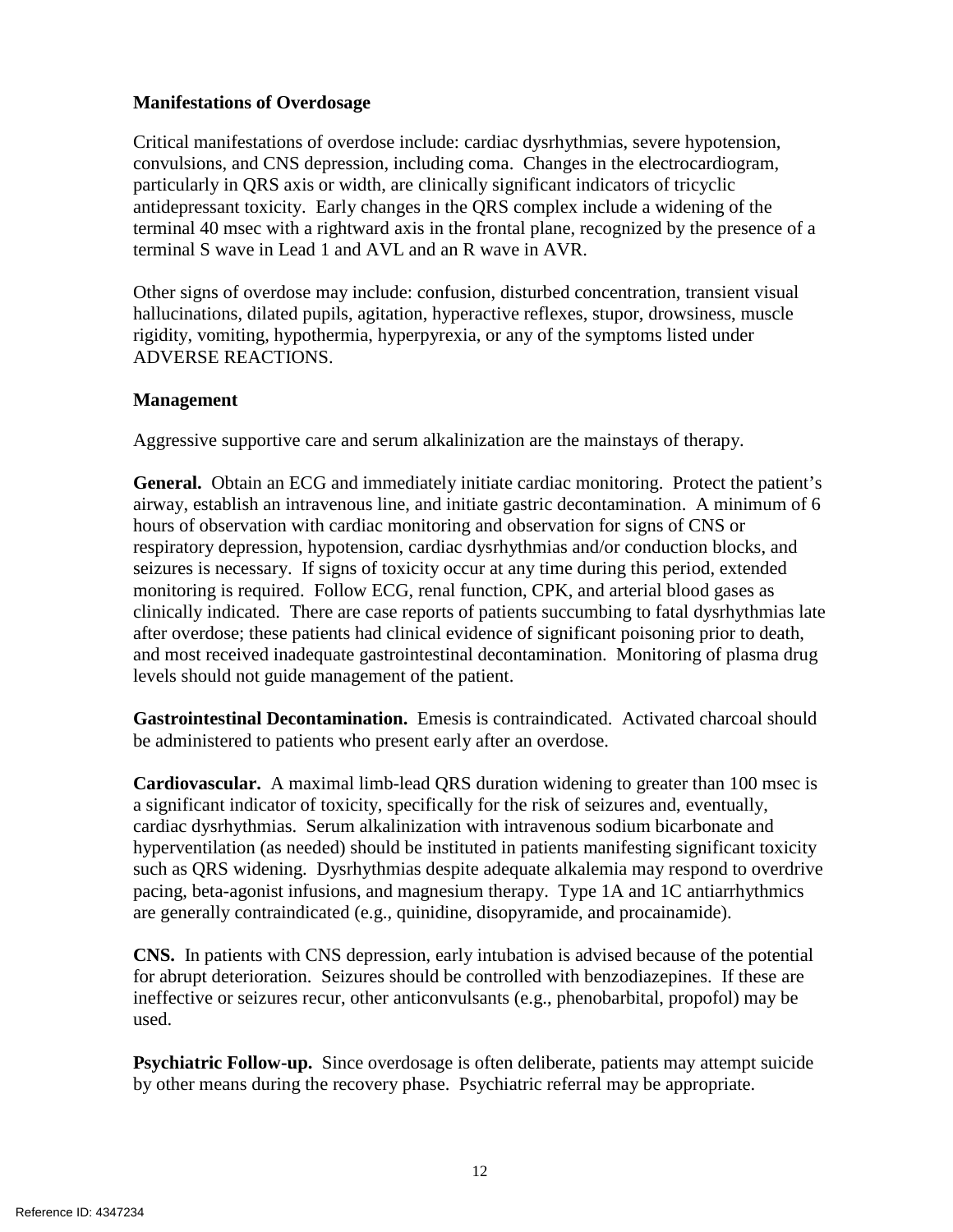**Pediatric Management.** The principles of management of child and adult overdosages are similar. It is strongly recommended that the physician contact the local poison control center for specific pediatric treatment.

## **DOSAGE AND ADMINISTRATION**

Not recommended for use in children *(see WARNINGS).* 

Lower dosages are recommended for elderly patients and adolescents. Lower dosages are also recommended for outpatients compared to hospitalized patients, who are closely supervised. Dosage should be initiated at a low level and increased according to clinical response and any evidence of intolerance. Following remission, maintenance medication may be required for a period of time and should be at the lowest dose that will maintain remission.

### **Usual Adult Dose**

The usual adult dose is 100 mg to 200 mg per day. In more severely ill patients, dosage may be further increased gradually to 300 mg/day if necessary. Dosages above 300 mg/day are not recommended.

Dosage should be initiated at a lower level and increased according to tolerance and clinical response.

Treatment of patients requiring as much as 300 mg should generally be initiated in hospitals, where regular visits by the physician, skilled nursing care, and frequent electrocardiograms (ECGs) are available.

 also significant, but less closely correlated with plasma levels. Clinical symptoms of The best available evidence of impending toxicity from very high doses of NORPRAMIN is prolongation of the QRS or QT intervals on the ECG. Prolongation of the PR interval is intolerance, especially drowsiness, dizziness, and postural hypotension, should also alert the physician to the need for reduction in dosage.

Initial therapy may be administered in divided doses or a single daily dose.

Maintenance therapy may be given on a once-daily schedule for patient convenience and compliance.

### **Adolescent and Geriatric Dose**

The usual adolescent and geriatric dose is 25 mg to 100 mg daily.

 further increased to 150 mg/day. Doses above 150 mg/day are not recommended in these Dosage should be initiated at a lower level and increased according to tolerance and clinical response to a usual maximum of 100 mg daily. In more severely ill patients, dosage may be age groups.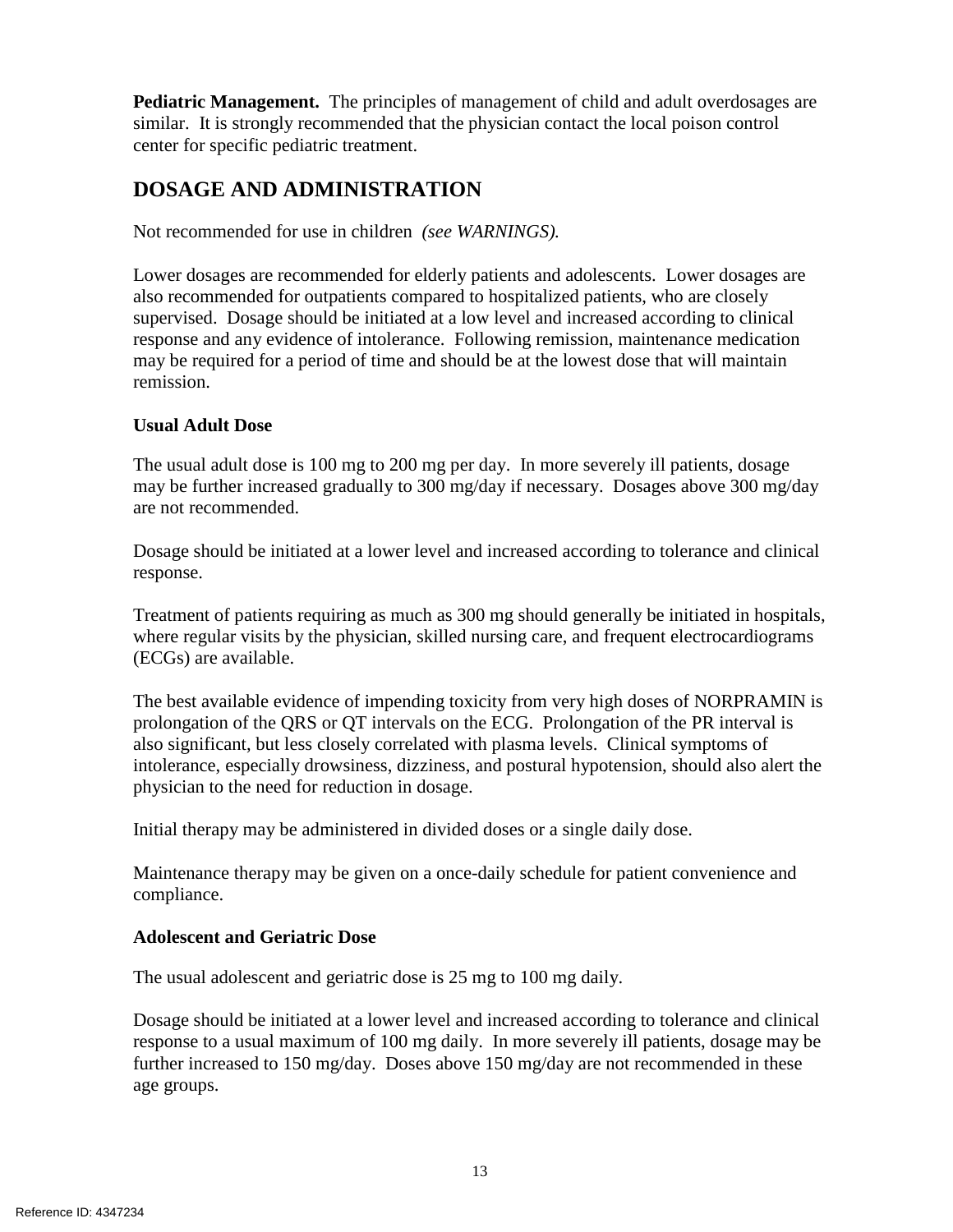Initial therapy may be administered in divided doses or a single daily dose.

Maintenance therapy may be given on a once-daily schedule for patient convenience and compliance.

**Switching a Patient To or From a Monoamine Oxidase Inhibitor (MAOI) Intended to Treat Psychiatric Disorders**: At least 14 days should elapse between discontinuation of an MAOI intended to treat psychiatric disorders and initiation of therapy with NORPRAMIN. Conversely, at least 14 days should be allowed after stopping NORPRAMIN before starting an MAOI intended to treat psychiatric disorders *(see CONTRAINDICATIONS).* 

### **Use of NORPRAMIN With Other MAOI's Such as Linezolid or Methylene Blue:**

Do not start NORPRAMIN in a patient who is being treated with linezolid or intravenous methylene blue because there is increased risk of serotonin syndrome. In a patient who requires more urgent treatment of a psychiatric condition, other interventions, including hospitalization, should be considered *(see CONTRAINDICATIONS).* 

 In some cases, a patient already receiving NORPRAMIN therapy may require urgent treatment with linezolid or intravenous methylene blue. If acceptable alternatives to linezolid or intravenous methylene blue treatment are not available and the potential benefits of linezolid or intravenous methylene blue treatment are judged to outweigh the risks of serotonin syndrome in a particular patient, NORPRAMIN should be stopped promptly, and linezolid or intravenous methylene blue can be administered. The patient should be monitored for symptoms of serotonin syndrome for 2 weeks or until 24 hours after the last dose of linezolid or intravenous methylene blue, whichever comes first. Therapy with NORPRAMIN may be resumed 24 hours after the last dose of linezolid or intravenous methylene blue *(see WARNINGS).* 

 symptoms of serotonin syndrome with such use *(see WARNINGS).*  The risk of administering methylene blue by non-intravenous routes (such as oral tablets or by local injection) or in intravenous doses much lower than 1 mg/kg with NORPRAMIN is unclear. The clinician should, nevertheless, be aware of the possibility of emergent

## **HOW SUPPLIED**

- 10 mg blue coated tablets imprinted 68-7 NDC 30698-007-01: bottles of 100
- 25 mg yellow coated tablets imprinted NORPRAMIN 25 NDC 30698-011-01: bottles of 100
- 50 mg green coated tablets imprinted NORPRAMIN 50 NDC 30698-015-01: bottles of 100
- 75 mg orange coated tablets imprinted NORPRAMIN 75 NDC 30698-019-01: bottles of 100
- 100 mg peach coated tablets imprinted NORPRAMIN 100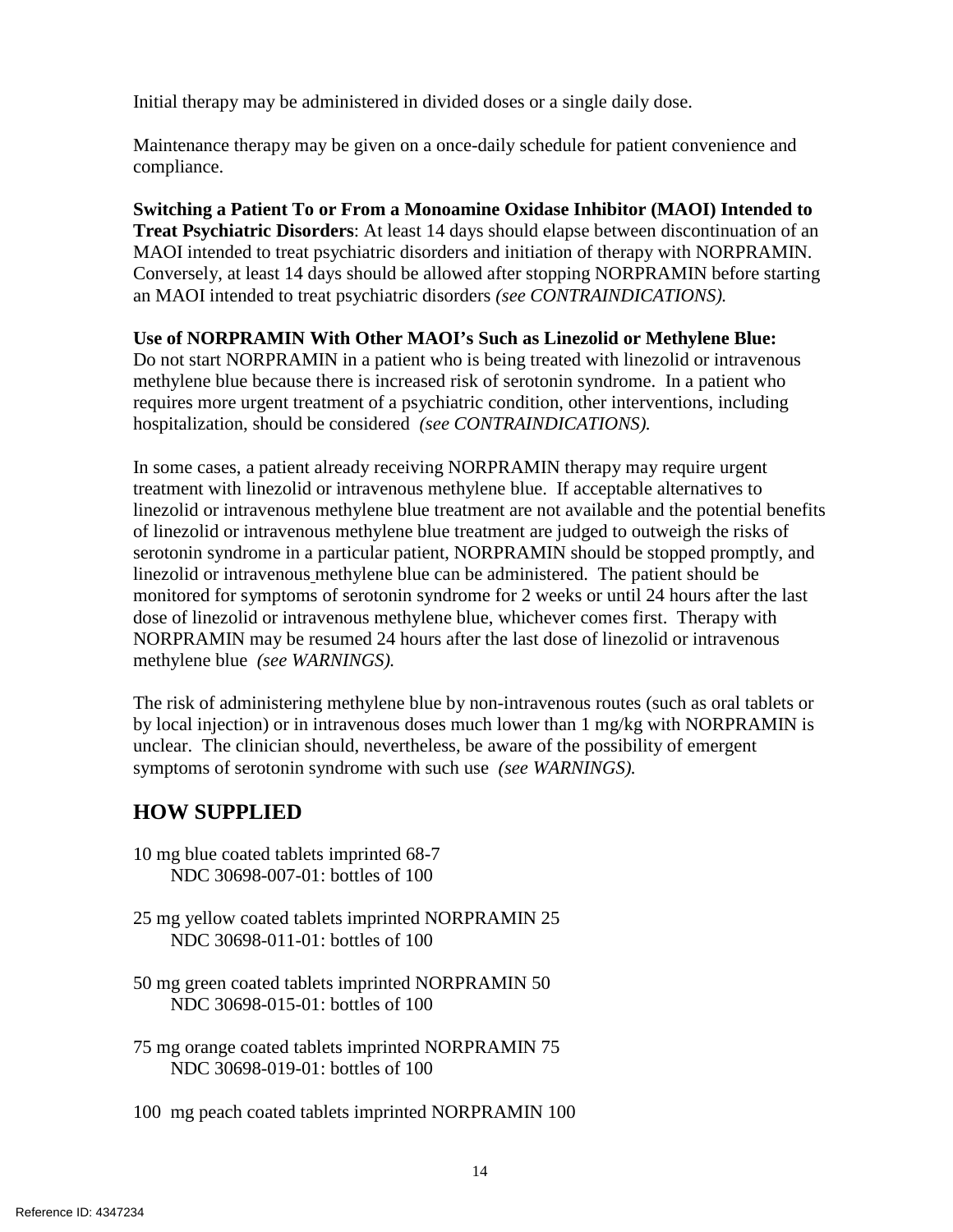NDC 30698-020-01: bottles of 100

150 mg white coated tablets imprinted NORPRAMIN 150 NDC 30698-021-05-: bottles of 50

Store at  $25^{\circ}C$  (77°F); excursions permitted to  $15^{\circ}C$  to  $30^{\circ}C$  (59°F to  $86^{\circ}F$ ) [See USP Controlled Room Temperature].

Dispense in a tight container. Protect from excessive heat.

**Rx Only** 

#### **Manufactured for and Distributed by:**

Validus Pharmaceuticals LLC 119 Cherry Hill Road, Suite 310 Parsippany, NJ 07054 [info@validuspharma.com](mailto:info@validuspharma.com)  [www.validuspharma.com](http://www.validuspharma.com/)  1-866-982-5438 (1-866-9VALIDUS)

Product of Finland

© 2018 Validus Pharmaceuticals LLC

60040-02

November 2018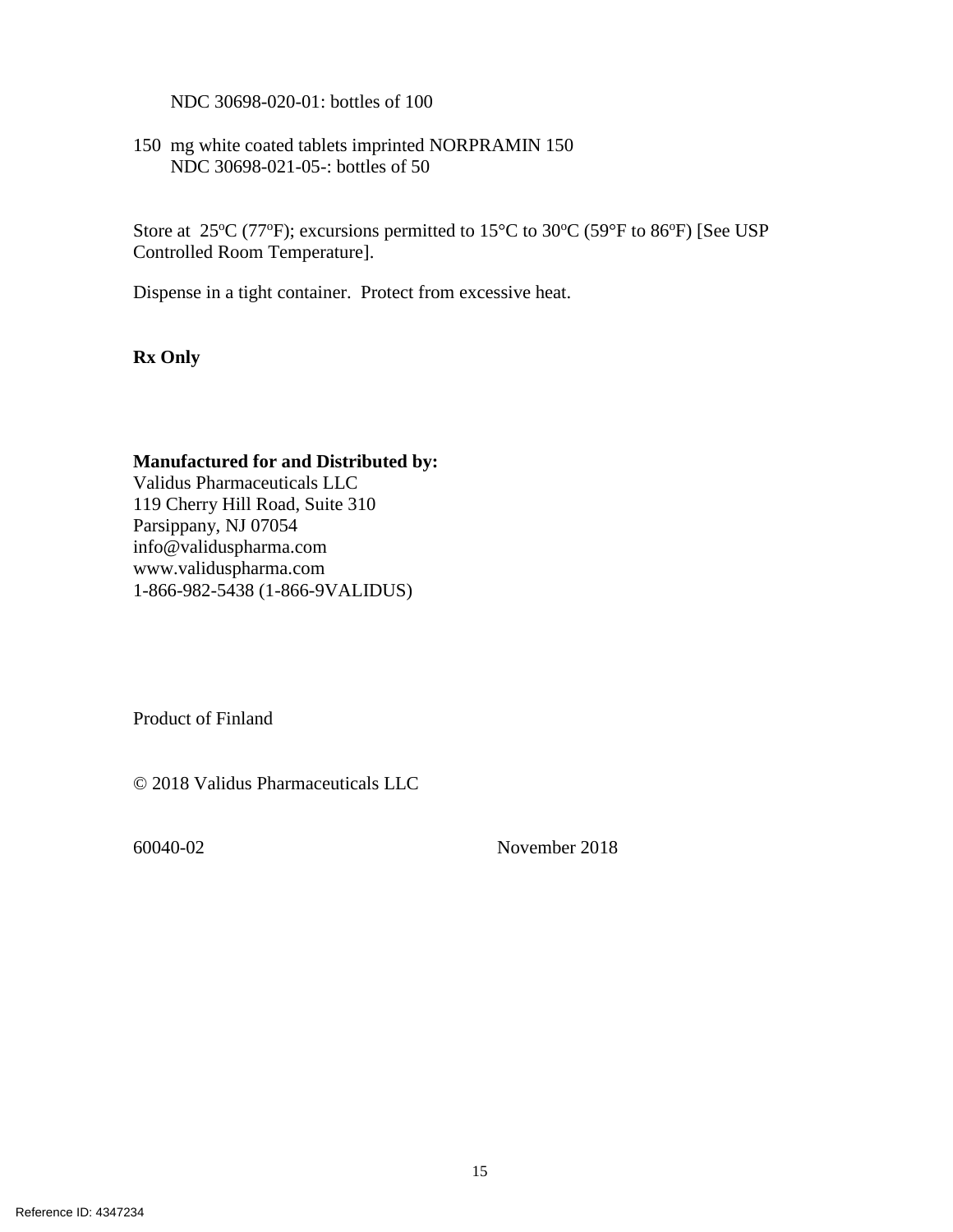# **Medication Guide**

### **Norpramin® (desipramine hydrochloride tablets USP) Antidepressant Medicines, Depression and other Serious Mental Illnesses, and Suicidal Thoughts or Actions**

Read the Medication Guide that comes with your or your family member's, antidepressant medicine. This Medication Guide is only about the risk of suicidal thoughts and actions with antidepressant medicines. **Talk to your or your family member's, healthcare provider about:** 

- all risks and benefits of treatment with antidepressant medicines
- all treatment choices for depression or other serious mental illness

**What is the most important information I should know about antidepressant medicines, depression and other serious mental illnesses, and suicidal thoughts or actions?** 

- **1. Antidepressant medicines may increase suicidal thoughts or actions in some children, teenagers, and young adults within the first few months of treatment.**
- **2. Depression and other serious mental illnesses are the most important causes of suicidal thoughts and actions. Some people may have a particularly high risk of having suicidal thoughts or actions.** These include people who have (or have a family history of) bipolar illness (also called manic-depressive illness) or suicidal thoughts or actions.
- **3. How can I watch for and try to prevent suicidal thoughts and actions in myself or a family member?** 
	- started or when the dose is changed. • Pay close attention to any changes, especially sudden changes, in mood, behaviors, thoughts, or feelings. This is very important when an antidepressant medicine is
	- Call the healthcare provider right away to report new or sudden changes in mood, behavior, thoughts, or feelings.
	- Keep all follow-up visits with the healthcare provider as scheduled. Call the healthcare provider between visits as needed, especially if you have concerns about symptoms.

### **Who should not take NORPRAMIN?**

- You should not take NORPRAMIN if you take a monoamine oxidase inhibitor (MAOI). Ask your healthcare provider or pharmacist if you are not sure if you take an MAOI, including the antibiotic linezolid.
- Do not take an MAOI within 2 weeks of stopping NORPRAMIN unless directed to do so by your physician.
- Do not start NORPRAMIN if you stopped taking an MAOI in the last 2 weeks unless directed to do so by your physician.

#### **Call a healthcare provider right away if you or your family member has any of the following symptoms, especially if they are new, worse, or worry you:**

- thoughts about suicide or dying
- attempts to commit suicide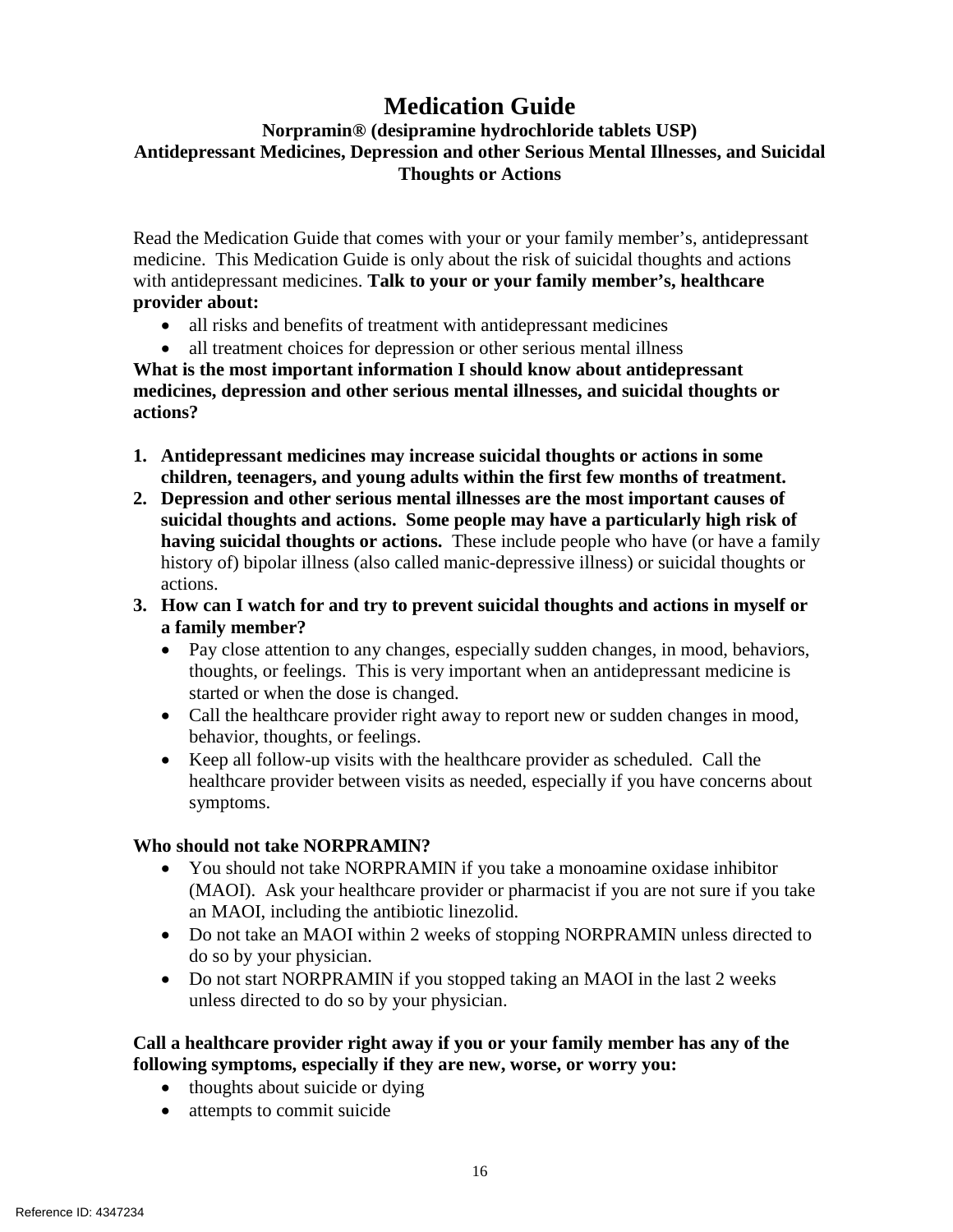- new or worse depression
- new or worse anxiety
- feeling very agitated or restless
- panic attacks
- trouble sleeping (insomnia)
- new or worse irritability
- acting aggressive, being angry, or violent
- acting on dangerous impulses
- an extreme increase in activity and talking (mania)
- other unusual changes in behavior or mood

### *Visual Problems*

- eve pain
- changes in vision
- Only some people are at risk for these problems. You may want to undergo an eye examination to see if you are at risk and receive preventative treatment if • swelling or redness in or around the eye you are.

### **What else do I need to know about antidepressant medicines?**

- **provider.** Stopping an antidepressant medicine suddenly can cause other symptoms. • **Never stop an antidepressant medicine without first talking to a healthcare**
- • **Antidepressants are medicines used to treat depression and other illnesses.** It is important to discuss all the risks of treating depression and also the risks of not treating it. Patients and their families or other caregivers should discuss all treatment choices with the healthcare provider, not just the use of antidepressants.
- Antidepressant medicines have other side effects. Talk to the healthcare provider about the side effects of the medicine prescribed for you or your family member.
- • **Antidepressant medicines can interact with other medicines.** Know all of the medicines that you or your family member takes. Keep a list of all medicines to show the healthcare provider. Do not start new medicines without first checking with your healthcare provider.
- • **Not all antidepressant medicines prescribed for children are FDA approved for use in children.** Talk to your child's healthcare provider for more information.
- • **Tell your healthcare provider if you are pregnant or plan to become pregnant during treatment with Norpramin.** 
	- healthcare provider about registering with the National Pregnancy Registry o If you become pregnant during treatment with Norpramin, talk to your for Antidepressants. You can register by calling 1-844-405-6185 or visit [http://womensmentalhealth.org/clinical-and-research](http://womensmentalhealth.org/clinical-and-research-programs/pregnancyregistry/antidepressants)[programs/pregnancyregistry/antidepressants](http://womensmentalhealth.org/clinical-and-research-programs/pregnancyregistry/antidepressants)

Call your doctor for medical advice about side effects. You may report side effects to FDA at 1-800-FDA-1088.

 You may also report side effects to Validus Pharmaceuticals LLC U.S. at 1-866-982-5438 (1-866-9VALIDUS).